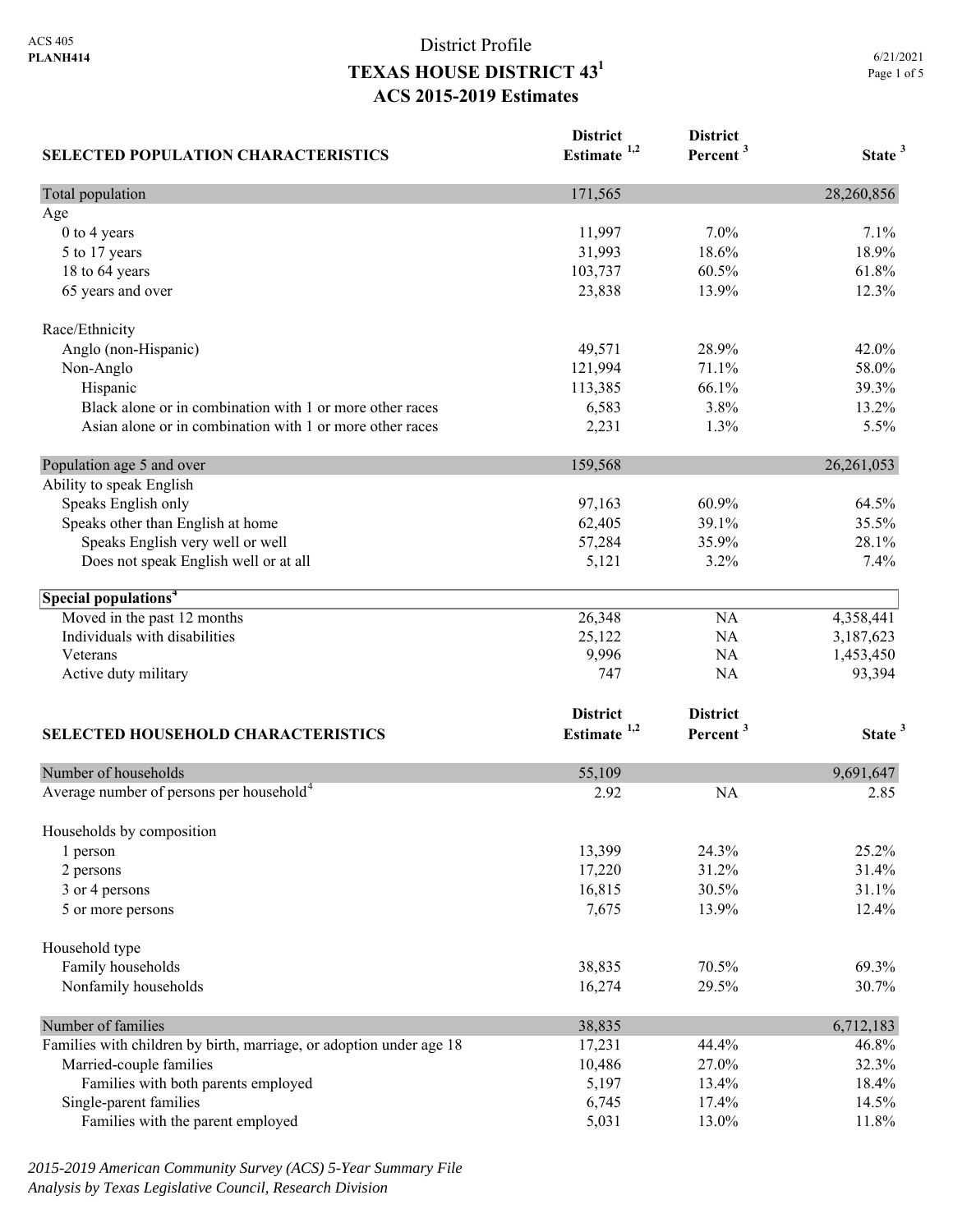| <b>SELECTED EDUCATION CHARACTERISTICS</b>                                | <b>District</b>         | <b>District</b><br>Percent <sup>3</sup> | State <sup>3</sup> |
|--------------------------------------------------------------------------|-------------------------|-----------------------------------------|--------------------|
|                                                                          | Estimate <sup>1,2</sup> |                                         |                    |
| Population age 3 and over enrolled in school                             | 45,649                  |                                         | 7,681,758          |
| School status                                                            |                         |                                         |                    |
| In preschool (public and private)                                        | 2,642                   | 5.8%                                    | 6.0%               |
| In kindergarten, elementary, middle, or high school (public and private) | 32,202                  | 70.5%                                   | 69.8%              |
| In preschool through 12th grade (public only)                            | 33,085                  | 72.5%                                   | 68.8%              |
| In college, graduate, or professional school                             | 10,805                  | 23.7%                                   | 24.3%              |
| Population age 25 and over                                               | 107,756                 |                                         | 18, 131, 554       |
| <b>Educational</b> attainment                                            |                         |                                         |                    |
| Bachelor's degree or higher                                              | 16,006                  | 14.9%                                   | 29.9%              |
| Less than high school graduate                                           | 24,195                  | 22.5%                                   | 16.3%              |
|                                                                          | <b>District</b>         | <b>District</b>                         |                    |
| <b>SELECTED LABOR CHARACTERISTICS</b>                                    | Estimate <sup>1,2</sup> | Percent <sup>3</sup>                    | State <sup>3</sup> |
| Civilian employed population age 16 and over                             | 67,447                  |                                         | 13,253,631         |
| Civilian employment sector                                               |                         |                                         |                    |
| Private sector                                                           | 50,812                  | 75.3%                                   | 80.1%              |
| Government sector                                                        | 12,654                  | 18.8%                                   | 13.0%              |
| Self-employed                                                            | 3,853                   | 5.7%                                    | 6.7%               |
| Industry for civilian employed population                                |                         |                                         |                    |
| Agriculture, forestry, fishing, hunting, and mining                      | 6,075                   | $9.0\%$                                 | $3.0\%$            |
| Construction                                                             | 6,751                   | 10.0%                                   | 8.6%               |
| Manufacturing                                                            | 4,523                   | 6.7%                                    | 8.5%               |
| Wholesale trade                                                          | 1,361                   | 2.0%                                    | 2.9%               |
| Retail trade                                                             | 8,141                   | 12.1%                                   | 11.4%              |
| Transportation and warehousing and utilities                             | 3,901                   | 5.8%                                    | 5.9%               |
| Information                                                              | 405                     | 0.6%                                    | 1.7%               |
| Finance and insurance, and real estate and rental and leasing            | 2,791                   | 4.1%                                    | 6.7%               |
| Professional, scientific, management, administrative, and waste mgmt.    | 4,502                   | 6.7%                                    | 11.5%              |
| Educational services and health care and social assistance               | 15,900                  | 23.6%                                   | 21.6%              |
| Arts, entertainment, recreation, accommodation, and food services        | 5,875                   | 8.7%                                    | 9.2%               |
| Other services, except public administration                             | 2,715                   | 4.0%                                    | 5.2%               |
| Public administration                                                    | 4,507                   | 6.7%                                    | 4.0%               |
| Population age 16 to 64                                                  | 108,817                 |                                         | 18,273,711         |
| Worked at all in the past 12 months                                      | 71,676                  | 65.9%                                   | 75.4%              |
| Worked 50-52 weeks                                                       | 55,554                  | 51.1%                                   | 59.0%              |
| Usually worked 35 or more hours per week                                 | 47,445                  | 43.6%                                   | 52.2%              |
| Usually worked less than 35 hours per week                               | 8,109                   | 7.5%                                    | 6.8%               |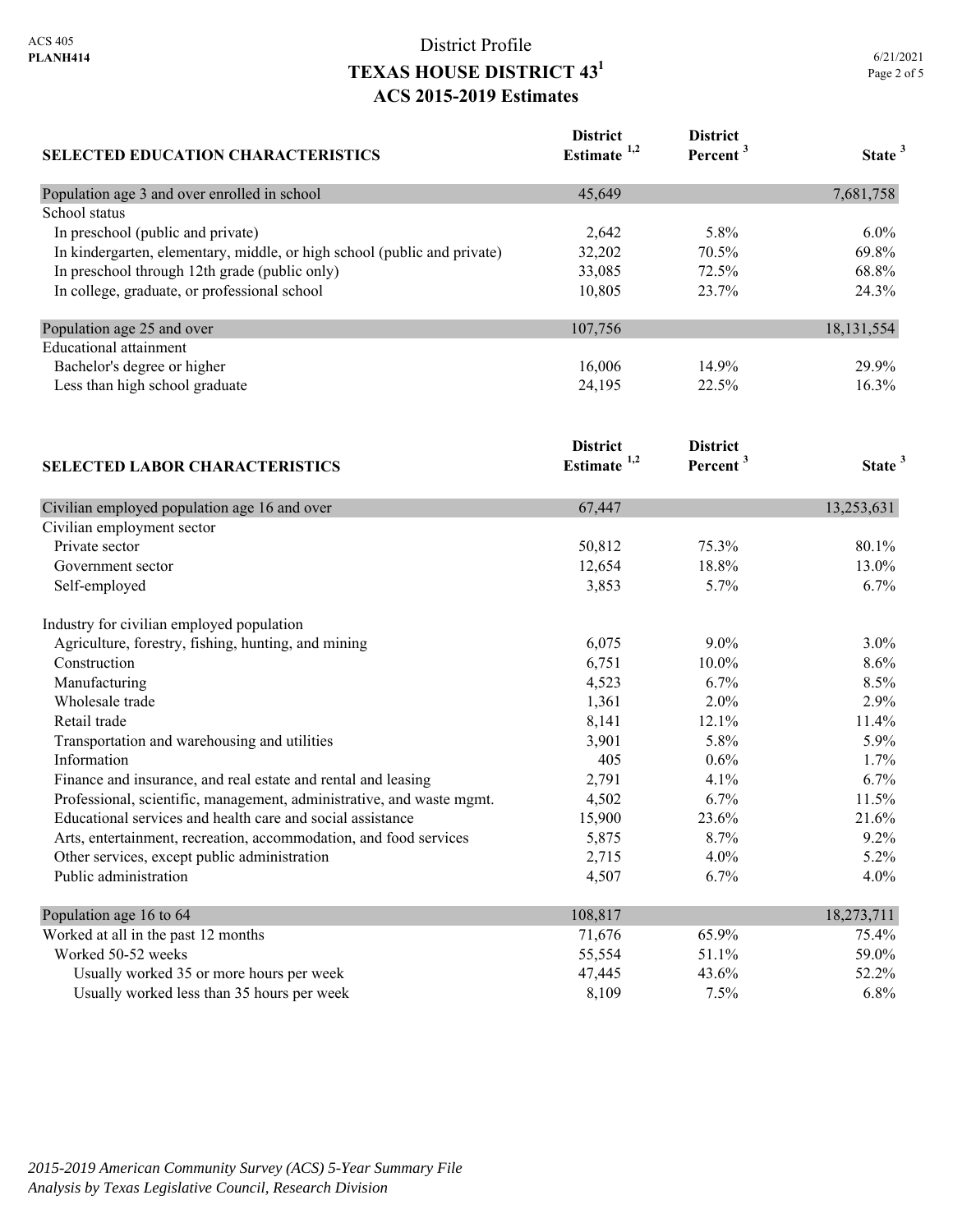| <b>SELECTED LABOR CHARACTERISTICS (continued)</b>               | <b>District</b><br>Estimate <sup>1,2</sup> | <b>District</b><br>Percent <sup>3</sup> | State <sup>3</sup> |
|-----------------------------------------------------------------|--------------------------------------------|-----------------------------------------|--------------------|
| Workers age 16 and over                                         | 66,896                                     |                                         | 13,115,511         |
| Means of transportation to work                                 |                                            |                                         |                    |
| Public transportation                                           | 39                                         | 0.1%                                    | 1.4%               |
| Private vehicle                                                 | 62,584                                     | 93.6%                                   | 90.5%              |
| Walk / bicycle / motorcycle                                     | 1,939                                      | 2.9%                                    | 1.9%               |
| Taxi / other means                                              | 618                                        | 0.9%                                    | 1.2%               |
| Worked at home                                                  | 1,716                                      | 2.6%                                    | 5.0%               |
| Travel time to work <sup>5</sup>                                |                                            |                                         |                    |
| Less than 15 minutes                                            | 26,649                                     | 39.8%                                   | 23.6%              |
| 15 minutes to 29 minutes                                        | 17,590                                     | 26.3%                                   | 34.2%              |
| 30 minutes to 44 minutes                                        | 11,385                                     | 17.0%                                   | 20.8%              |
| 45 minutes to 59 minutes                                        | 4,041                                      | 6.0%                                    | 8.3%               |
| 60 minutes or more                                              | 5,515                                      | 8.2%                                    | 8.1%               |
|                                                                 | <b>District</b>                            | <b>District</b>                         |                    |
| <b>SELECTED INCOME CHARACTERISTICS</b>                          | Estimate $1,2$                             | Percent <sup>3</sup>                    | State <sup>3</sup> |
| Persons in poverty <sup>6</sup>                                 | 32,928                                     | 20.5%                                   | 14.7%              |
| Per capita income <sup>4</sup>                                  | \$22,887                                   | NA                                      | \$31,277           |
| Number of households                                            | 55,109                                     |                                         | 9,691,647          |
| Annual household income                                         |                                            |                                         |                    |
| Less than \$10,000                                              | 5,529                                      | 10.0%                                   | 6.1%               |
| \$10,000 to \$24,999                                            | 9,828                                      | 17.8%                                   | 12.9%              |
| \$25,000 to \$49,999                                            | 13,047                                     | 23.7%                                   | 21.8%              |
| \$50,000 to \$99,999                                            | 15,141                                     | 27.5%                                   | 30.1%              |
| \$100,000 to \$199,999                                          | 9,703                                      | 17.6%                                   | 21.7%              |
| \$200,000 and over                                              | 1,861                                      | 3.4%                                    | 7.4%               |
| Households with social security income                          | 18,206                                     | 33.0%                                   | 25.6%              |
| Households with supplemental security income (SSI)              | 4,270                                      | 7.7%                                    | 4.7%               |
| Households with public assistance income <sup>7</sup>           | 818                                        | 1.5%                                    | 1.4%               |
| Households that received food stamps/SNAP in the past 12 months | 9,029                                      | 16.4%                                   | 11.8%              |
| Number of families living in poverty                            | 6,194                                      |                                         | 759,269            |
| With related children under age 18                              | 5,040                                      | 81.4%                                   | 77.1%              |
| Married couple families                                         | 1,256                                      | 20.3%                                   | 26.2%              |
| Single-parent families                                          | 3,784                                      | 61.1%                                   | 50.9%              |
| Female head of household                                        | 3,413                                      | 55.1%                                   | 44.4%              |
| Male head of household                                          | 371                                        | $6.0\%$                                 | 6.4%               |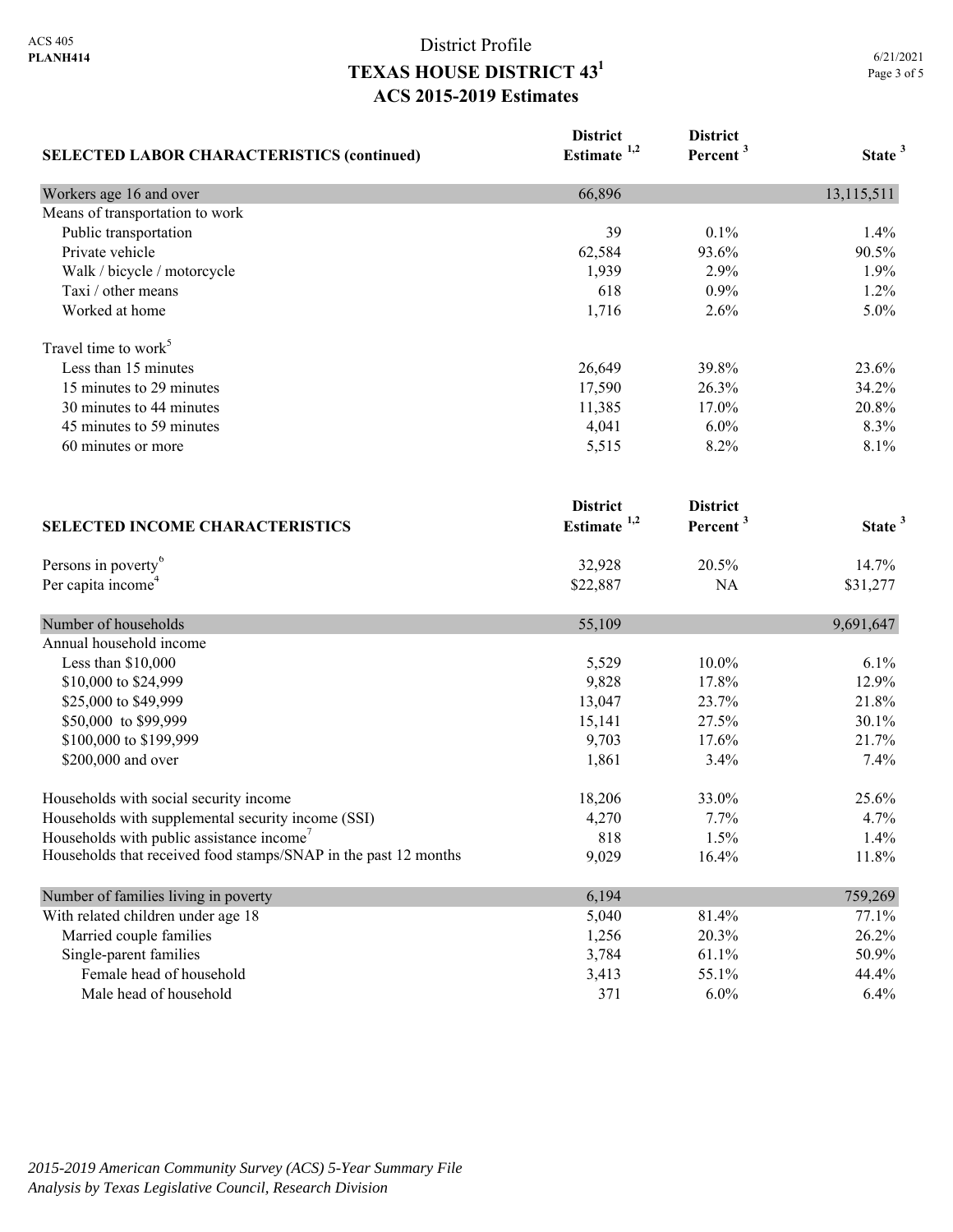**SELECTED HOUSING CHARACTERISTICS District Estimate 1,2 District Percent <sup>3</sup> State <sup>3</sup>** Number of housing units 10,937,026 Age of housing Built in 2010 or later 10.4% 10.4% 10.4% 10.4% 10.4% 10.4% 10.4% 10.4% 10.4% 10.4% 10.4% 10.4% 10.4% 10.4% 10.5 Built between 2000 and 2009 19.3% 19.3% 19.3% Built between 1990 and 1999 **6,718** 9.8% 15.2% Built between 1970 and 1989 26,375 38.4% 31.4% 31.4% Built before 1970 22,331 32.5% 23.7% 23.7% Occupancy status Owner-occupied 35,781 52.1% 54.9% Renter-occupied 19,328 28.2% 33.7% Vacant 13,504 19.7% 11.4% Median gross rent (contract rent plus estimated utility and fuel cost)<sup>4</sup> \$862 NA \$1,045 Median value of owner-occupied housing units<sup>4</sup> \$98,600 NA \$172,500 Number of owner-occupied housing units 35,781 6,004,802 Value of owner-occupied housing Less than \$50,000 8,627 24.1% 8.9% \$50,000 to \$99,999 50,000 PM 30,000 16.5% 16.5% 16.5% 16.5% 16.5% \$100,000 to \$199,999 11,384 31.8% 32.2% 32.2% \$200,000 to \$499,999 34.8% 36.680 5,680 34.8% \$500,000 and above 602 1.7% 7.6% 7.6% Selected monthly owner costs as a percentage of household income<sup>8</sup> 35 percent or more 15.3% 13.4% 15.3% 20 to 34.9 percent 24.9% 24.9% 26.7% 26.7% 26.9% 26.9% 26.9% 26.9% 26.9% 26.9% 26.9% 26.9% 26.9% 26.9% 26.9% 26 Less than 20 percent 59.0% 59.0% 64.7% 59.0% Vehicles available in owner-occupied housing units No vehicle  $1,463$   $4.1\%$   $2.1\%$ One or more vehicles 97.9% 97.9% 97.9% Number of renter-occupied housing units 19,328 3,686,845 Gross rent<sup>9</sup> Less than \$500  $2,862$   $14.8\%$   $6.2\%$ \$500 to \$749 **3,444** 17.8% 13.4%  $\frac{$750 \text{ to } $999}$  24.2% 24.2% \$1,000 to \$1,249 3,052 15.8% 20.7% \$1,250 and above 30.5% 30.5% 30.5% 30.5% 30.5% 30.5% 30.5% 30.5% 30.5% 30.5% 30.5% 30.5% 30.5% 30.5% 30.5% 30.5% 30.5% 30.5% 30.5% 30.5% 30.5% 30.5% 30.5% 30.5% 30.5% 30.5% 30.5% 30.5% 30.5% 30.5% 30.5% 30.5% 30.5% 30.5% 3 Gross rent as a percentage of household income<sup>8</sup> 35 percent or more 35.9% 35.9% 35.9% 20 to 34.9 percent 32.1% 32.1% Less than 20 percent  $4,069$   $21.1\%$   $24.9\%$ Vehicles available in renter-occupied housing units No vehicle 2,779 14.4% 10.5% One or more vehicles 89.5% 89.5% 89.5%